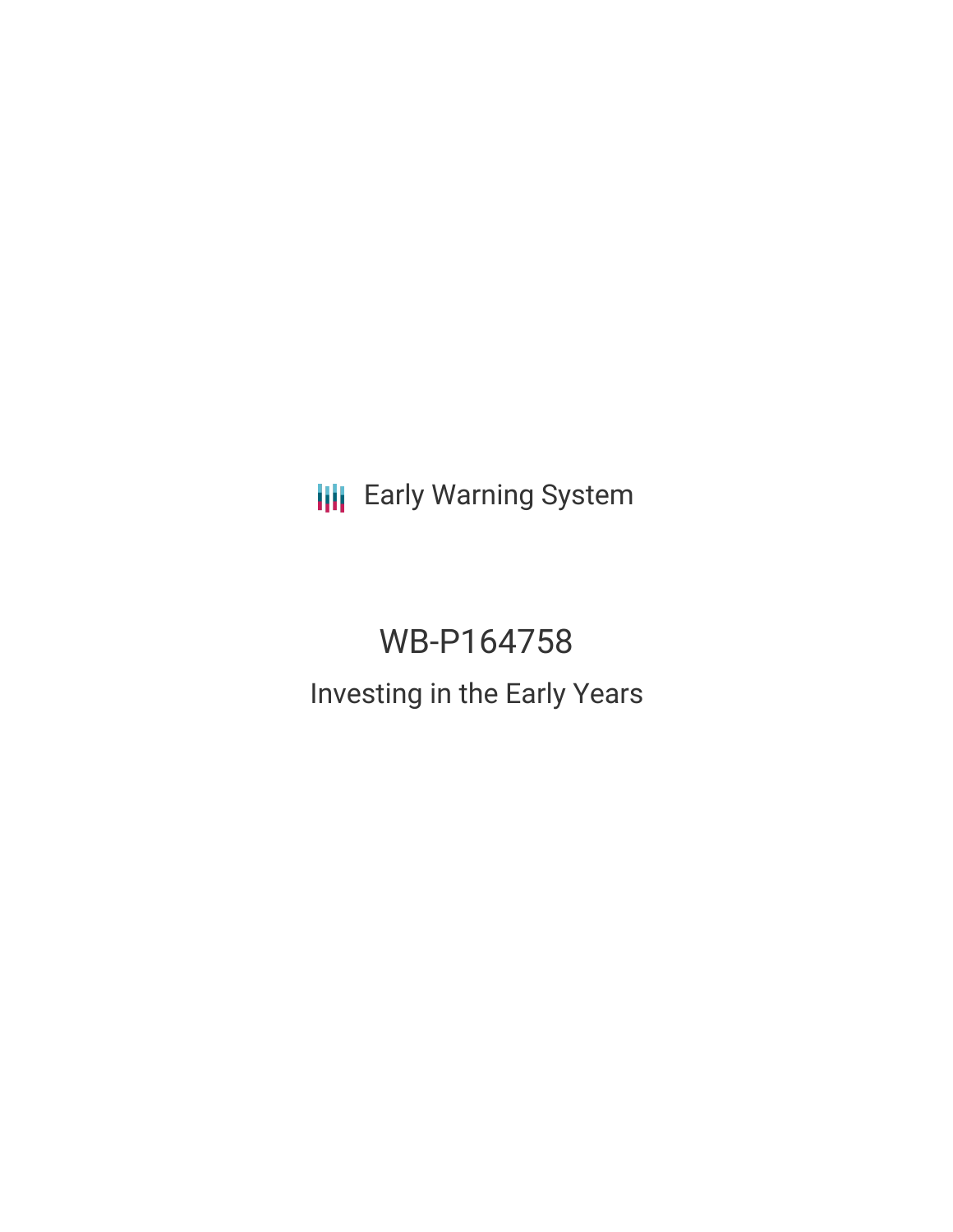# **Quick Facts**

| <b>Countries</b>               | Tanzania                         |
|--------------------------------|----------------------------------|
| <b>Financial Institutions</b>  | World Bank (WB)                  |
| <b>Bank Risk Rating</b>        | B                                |
| <b>Voting Date</b>             | 2018-11-30                       |
| <b>Borrower</b>                | Ministry of Finance and Planning |
| <b>Sectors</b>                 | Finance                          |
| <b>Investment Amount (USD)</b> | \$200.00 million                 |
| <b>Project Cost (USD)</b>      | \$200.00 million                 |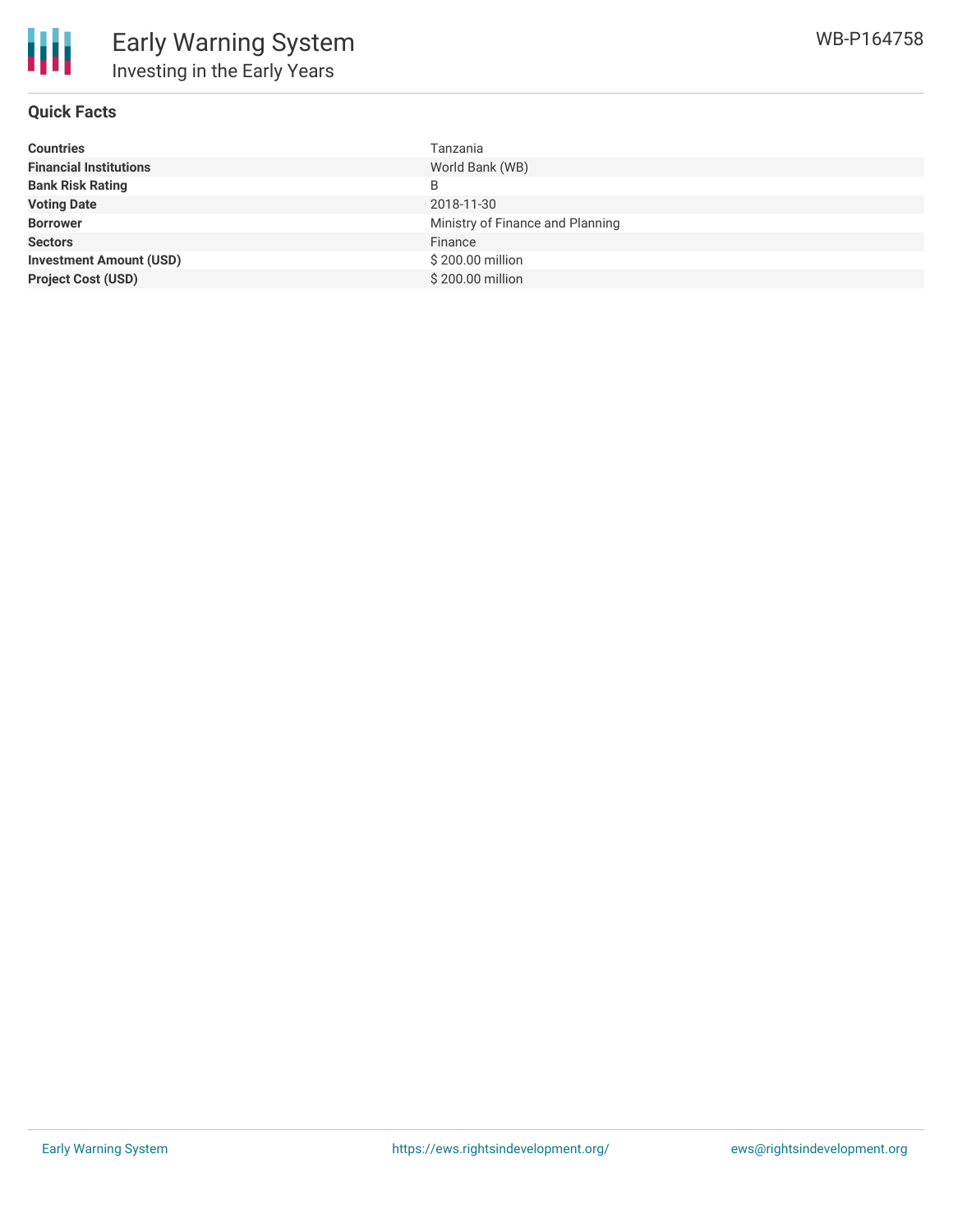



# **Project Description**

The Project Development Objective (PDO) is to improve coverage and quality of the early childhood development services for the first 1,000 days in selected regions. The project has four components.

Component 1: Community-Based Services aims to increase demand for essential services known to improve ECD outcomes and improve pro-ECD knowledge, attitudes and practice through communitybased education and promotion.

Component 2: Facility-Based Services aims to improve delivery of essential services for women and children that are known to improve ECD outcomes including nutrition and cognitive development.

Component 3: National and LGA Level System Strengthening aims to positively influence individual behavior and social norms affecting ECD outcomes through social and behavior change communication (SBCC); and develop and strengthen systems that can improve sustainability.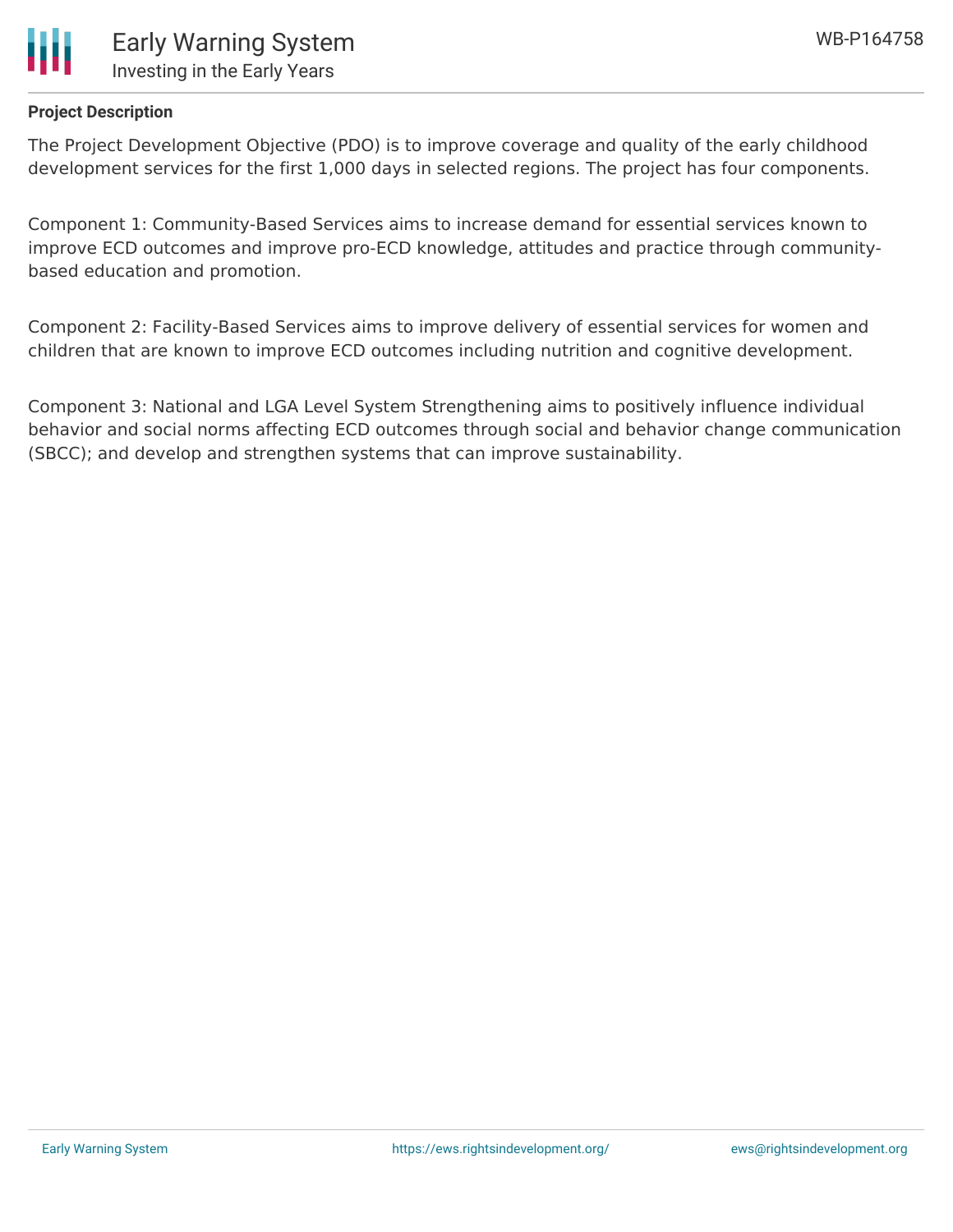## **Investment Description**

World Bank (WB)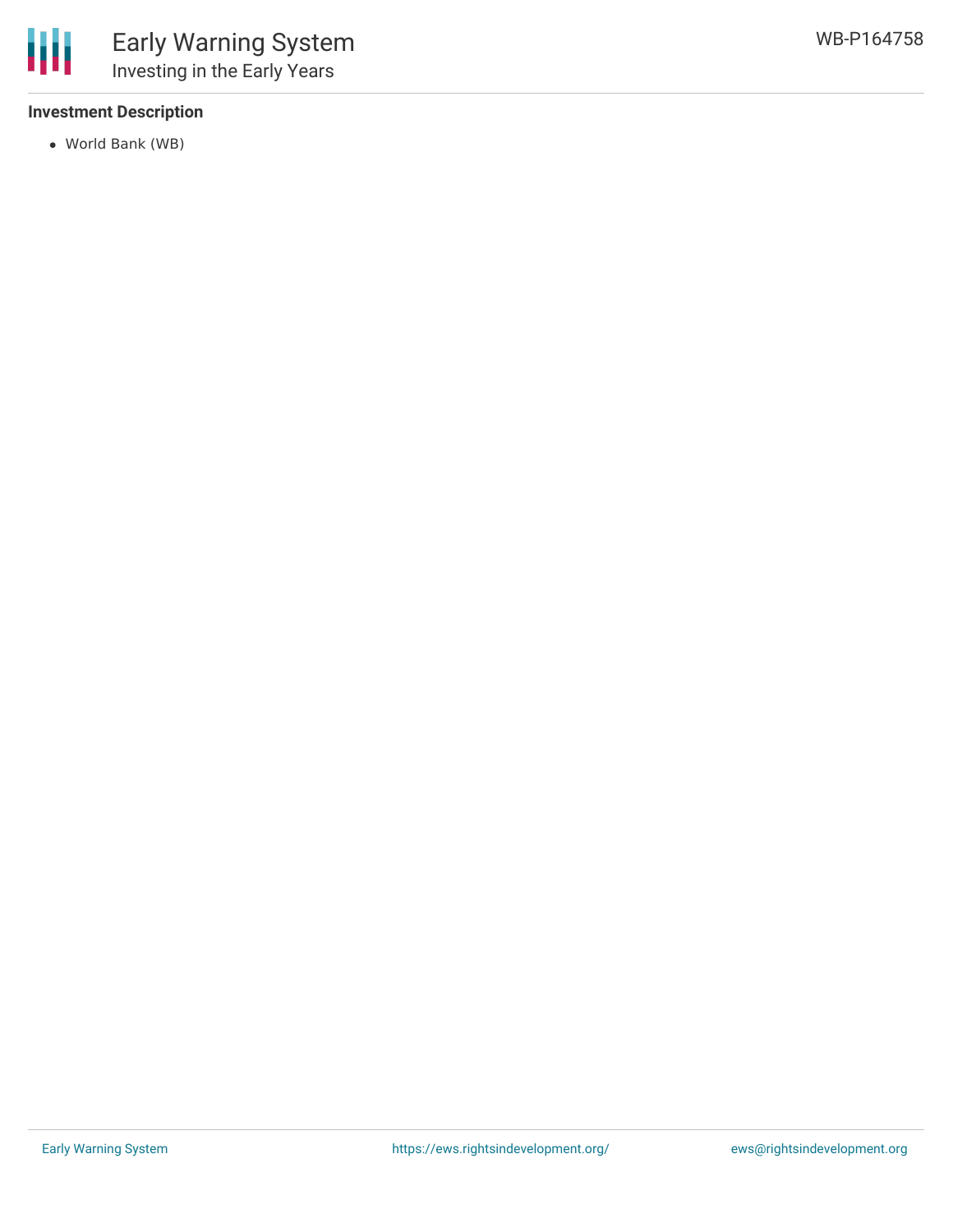

### **Contact Information**

Ministry of Finance and Planning Mr. Doto James Permanent Secretary ps@mof.go.tz ACCOUNTABILITY MECHANISM OF WORLD BANK

The World Bank Inspection Panel is the independent complaint mechanism and fact-finding body for people who believe they are likely to be, or have been, adversely affected by a World Bank-financed project. If you submit a complaint to the Inspection Panel, they may investigate to assess whether the World Bank is following its own policies and procedures for preventing harm to people or the environment. You can contact the Inspection Panel or submit a complaint by emailing ipanel@worldbank.org. You can learn more about the Inspection Panel and how to file a complaint at: http://ewebapps.worldbank.org/apps/ip/Pages/Home.aspx.